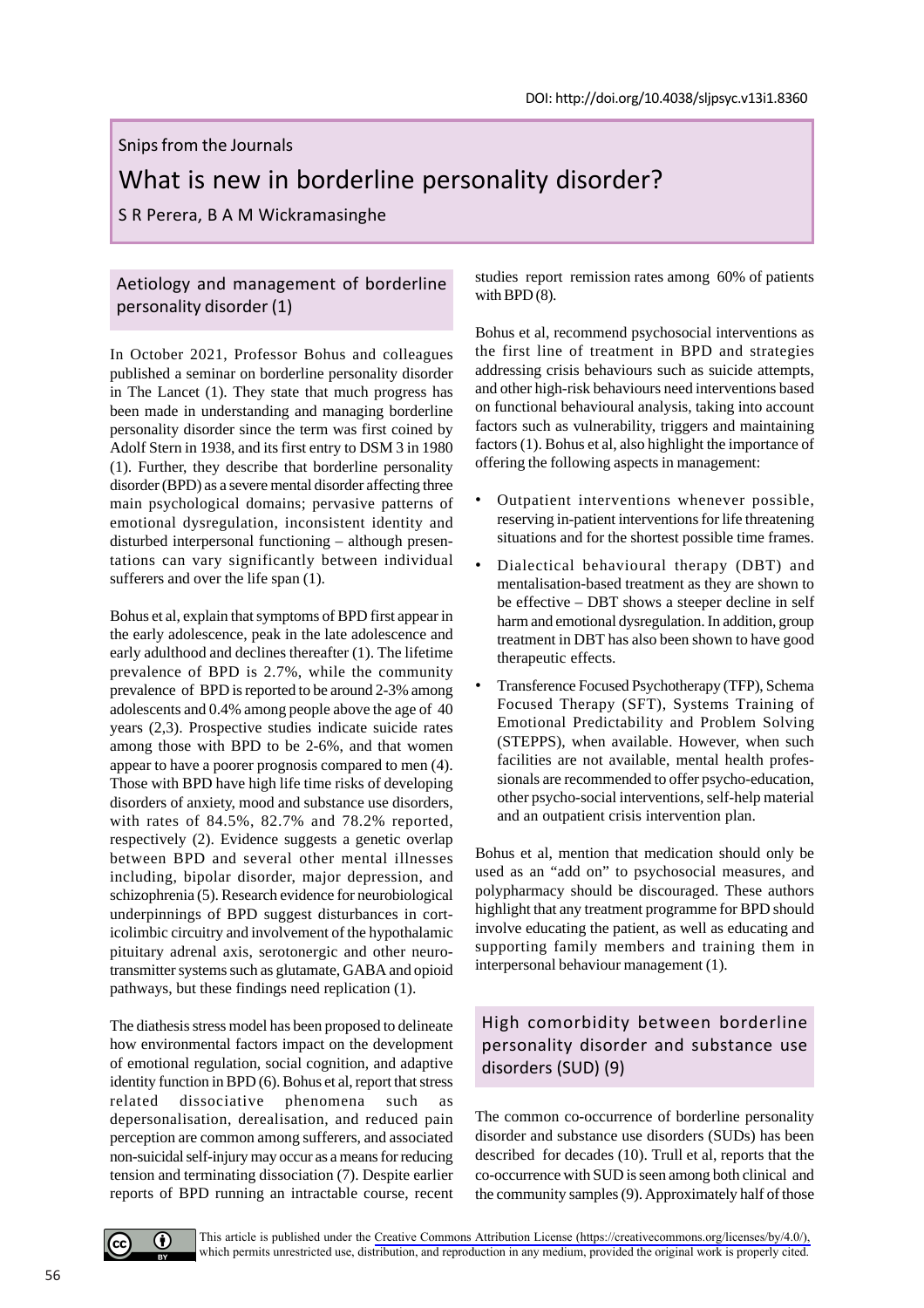with BPD have been found to have at least one current SUD, most commonly alcohol use disorders (9). Trull et al, also mention that among those with a current SUD, approximately 25% meet criteria for BPD (9). Authors also observed, "those with a current opioid, cocaine, and alcohol use disorder most frequently received a BPD diagnosis" (9).

Theories suggest that emotion dysregulation as well as impulsivity figure prominently in the development of both disorders (11 ,12). Furthermore, the co-occurrence of BPD and SUD may reflect the common etiological processes, with early expression of impaired impulse control and affective dysregulation in both these conditions (11). These findings, in concert with reviews of the phenotypic associations between borderline personality traits (BPTs), BPD and SUDs, suggest that the domains of emotion dysregulation/affective instability and impulsivity might be targets of both etiological research on these conditions, as well as treatment research that seeks to identify underlying vulnerabilities that serve to increase risk for these disorders (9). Unfortunately, despite the promise of Dialectical Behavior Therapy in treating BPD, only a few randomized controlled trials have directly assessed the effects of treatment on SUD-related problems in those with BPD (13). It is reported that, to be successful in reducing substance abuse and substance-related problems associated with BPD, treatment needs to be modified to focus on and target specific influences that promote substance abuse in such patients (14).

Involving trained volunteer family members, crisis management, reduction in family conflicts, and addressing family members' psychological problems to achieve patient recovery and better family dynamics (15)

Guillen et al, highlights the suffering of family members and carers of people with BPD, due to their dysfunctional patterns of behaviour (15). Common psychological issues experienced by family members include; exhaustion, distress, grief, anguish, depression, burnout and having to cope with disruption to their daily life (15). Guillen et al, reports interventions that enable family members to set limits, validate their own experiences, and in turn, exert a beneficial influence on the patient (15). The National Institute for Health and Care Excellence (NICE) guidelines for BPD treatment has highlighted the need to provide interventions for family members as a key aspect of the BPD management (16).

In a family oriented study, Pearce et al, in 2017 explored intervention based on CAT and general psychiatric care applied by expert clinicians among family members (17). Results showed significant reductions in subjective burden (17). Grenyer et al, in 2018 offered the "Staying Connected" programme which offered 16 hours of faceto-face contact over 10 weeks, along with a psychoeducational DVD, as compared to an await list control (18). They showed that the intervention group had more family empowerment, dyadic perception, and reduction in family criticism compared to a waiting list control group. In addition, Bateman and Fonagy have shown that mentalisation based programs provide family members with improved family functioning and wellbeings (18).

Further in the "Family Connections" (FC) study, Hoffman et al, look into the efficacy of DBT based family interventions with several follow up studies, and showed significant decrease in disease burden, perceived discomfort, depression and distress and significant increase in participants' subjective experience in mastery and empowerment, which were maintained at follow up  $(19)(20)$ .

### Use of psychotropics as an adjunct to treat symptoms of BPD (21)

The National Institute for Health and Care Excellence (NICE) guidelines state that antipsychotic drugs should not be used for the medium- and long-term treatment of BPD (22). They advise clinicians to consider drug treatment in the event of a crisis, but that these should be prescribed for no longer than 1 week (22). The same guidelines state that, when considering drug treatment for any reason for a person with BPD, clinicians should consider the existing evidence regarding the efficacy of target drugs and inform patients (22). The guidelines of the American Psychiatric Association recommend a symptom-targeted pharmacotherapy, consistent with the conclusion that psychotropics do not change the overall severity of the disorder (23).

Del Casale et al, in their systematic review report that different serotonergic antidepressants (such as duloxetine, fluoxetine, fluvoxamine and venlafaxine) and atypical antipsychotics could be safe and effective for the treatment of mood symptoms, anxiety, and impulse control in BPD (21). Further, they conclude that atypical antipsychotics such as olanzapine, risperidone and quetiapine can be useful in the treatment of psychotic and dissociative symptoms, and that antiepileptics can be useful in treating instability of mood, impulsivity and poor anger control in patients with BPD (21).